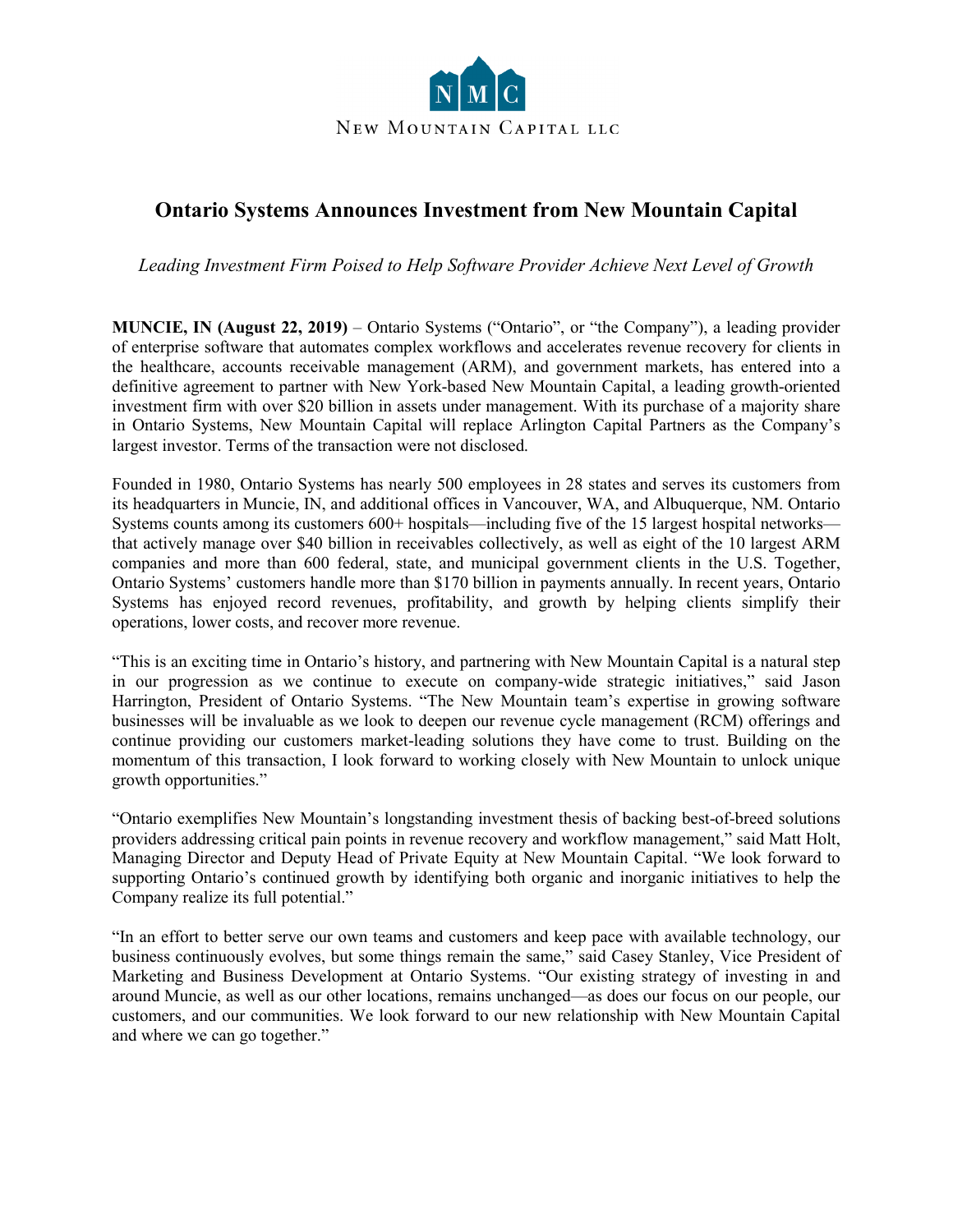The transaction is expected to close on August 30, 2019. Law firm Ropes and Gray LLP acted as legal advisor to New Mountain. New York-based investment company Eir Partners served as an advisor on the transaction.

"Ontario Systems marks the fifth platform company collaboration between Eir Partners and New Mountain in less than four years. The value proposition at the customer level is simple – cash acceleration and improved employee experience and productivity," said Brett Carlson, Founder and CEO of Eir Partners. "From this attractive starting point, we have built an accelerated growth and transformation strategy and look forward to partnering with Jason and the rest of the Company to execute on this plan."

"Our relationship with Arlington Capital Partners has been outstanding," said Ron Fauquher, CEO and Co-Founder of Ontario Systems. "With Arlington's assistance, we have successfully expanded our healthcare-market footprint, entered government markets, doubled our revenues, and expanded our reach to include more than 1,200 clients. We are proud of our progress and achievement of the goals we had previously set, and we thank Arlington for their support in helping drive our strategic growth initiatives. As we take the next evolutionary step, we look forward to New Mountain Capital's support and partnership."